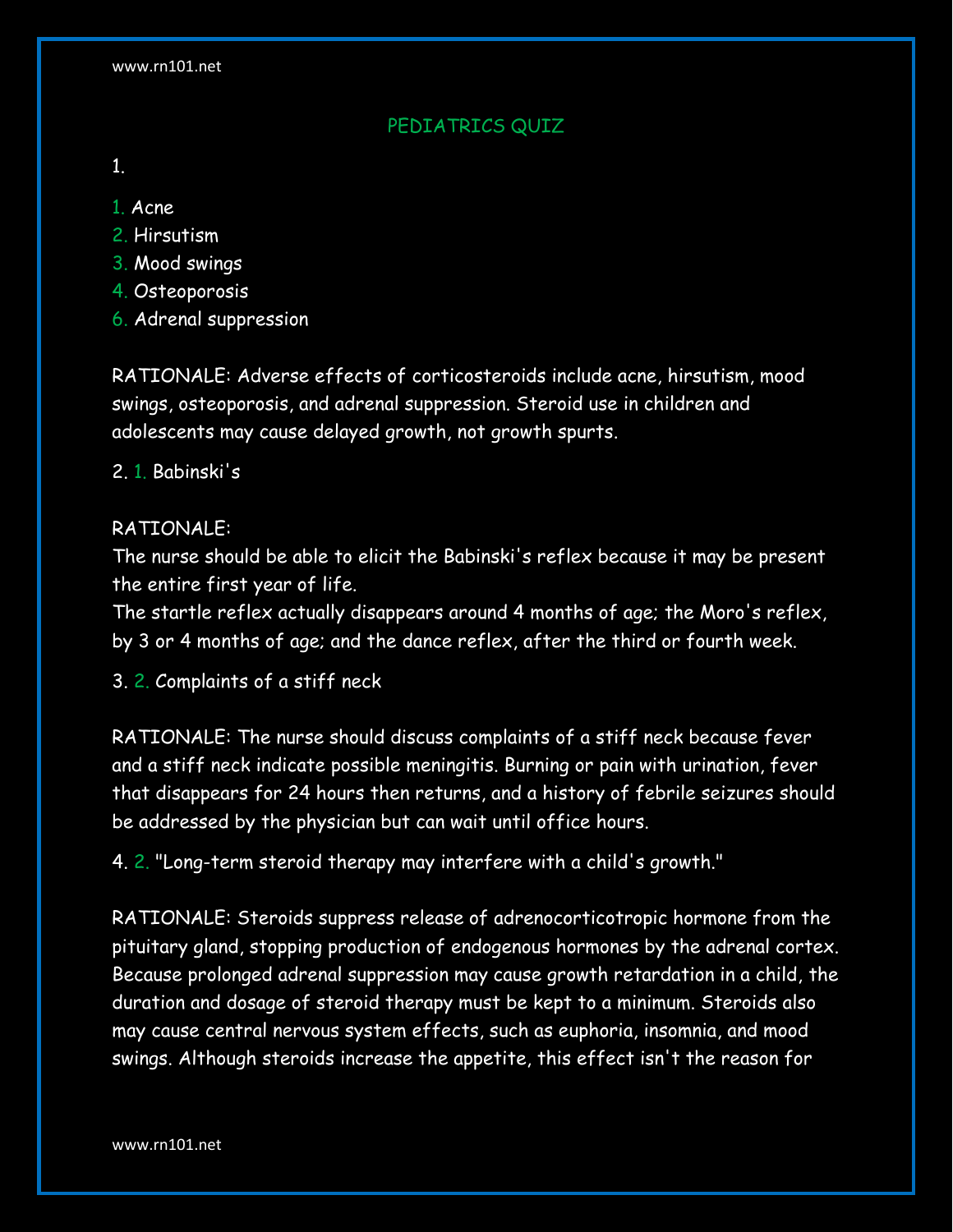limiting their use in children. Steroids are present in the body, so hypersensitivity isn't a problem, and they're likely to cause euphoria, not depression.

5. 1. Deliver five back blows.

RATIONALE: If rescue breathing is unsuccessful in a child younger than age 1, the nurse should deliver five back blows, followed by five chest thrusts, to try to expel the object from the obstructed airway. The nurse shouldn't perform chest compressions because the infant has a pulse and because chest compressions are ineffective without a patent airway for ventilation. The nurse shouldn't use abdominal thrusts for a child younger than age 1 because they can injure the abdominal organs.

6. 2. Metabolic alkalosis

RATIONALE: In a client with bulimia nervosa, metabolic alkalosis may occur secondary to hydrogen loss caused by frequent, self-induced vomiting. Typically, the blood glucose level is within normal limits, making hypoglycemia unlikely. In bulimia nervosa, hypokalemia is more common than hyperkalemia and typically results from potassium loss related to frequent vomiting.

7. 4. Maintaining a consistent, structured environment

RATIONALE: The nurse caring for an infant with inorganic failure to thrive should strive to maintain a consistent, structured environment because it reinforces a caring feeding environment. Encouraging the infant to hold a bottle would reinforce an uncaring feeding environment. The infant should receive social stimulation rather than be confined to bed rest. The number of caregivers should be minimized to promote consistency of care.

## 8. 3. Rice cereal

RATIONALE: The nurse should instruct her to introduce rice cereal first because it's easy to digest and is associated with few allergies. Next, the infant can receive pureed fruits, such as bananas, applesauce, and pears, followed by pureed vegetables, egg yolks, cheese, yogurt and, finally, meat. Egg whites shouldn't be given until age 9 months because they may trigger a food allergy.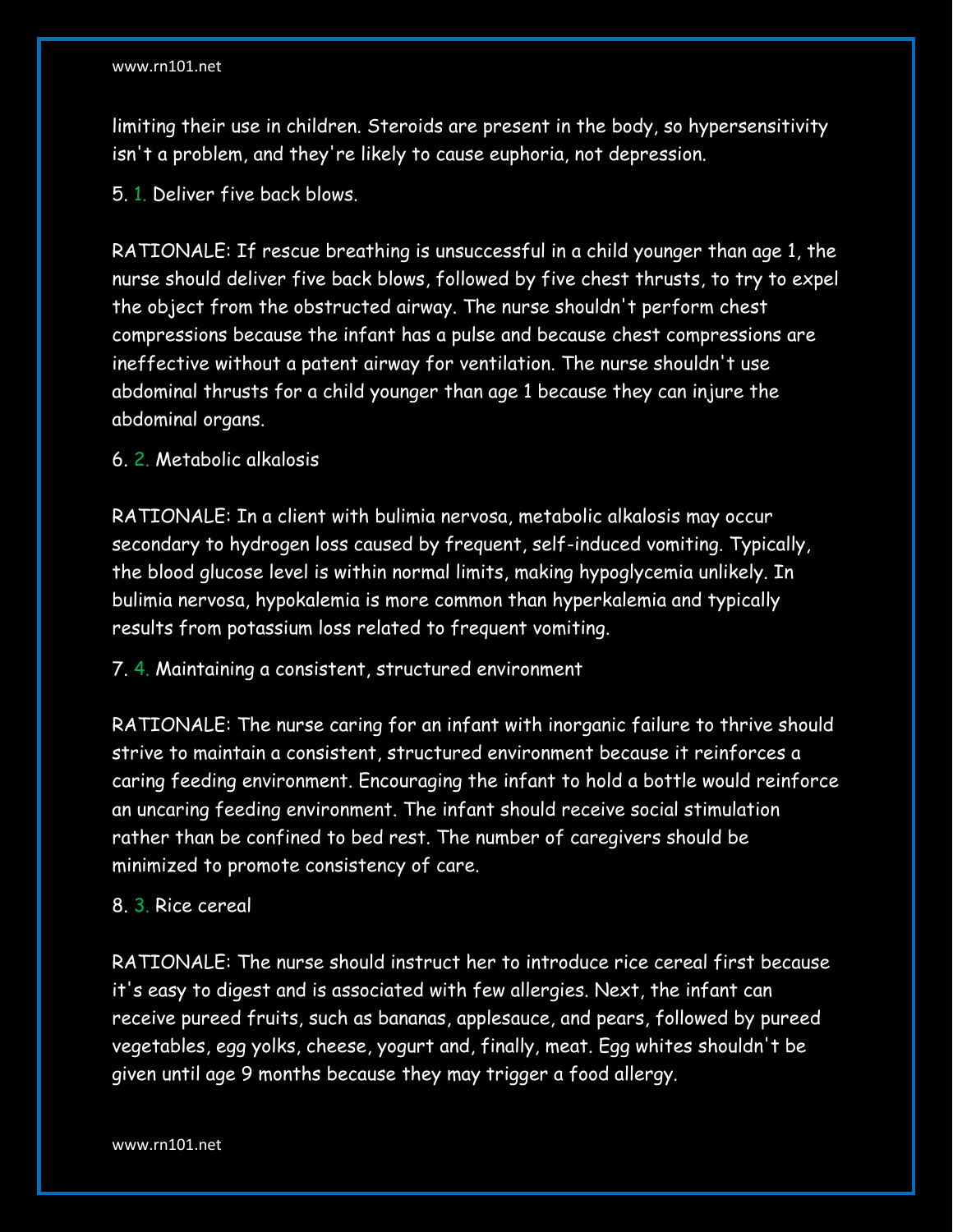9. 1. The parent verbalizes the need to stay away from persons with known infections.

RATIONALE: Preventing infections through proper hand washing and staying away from persons with known infections is an important measure in preventing sickle cell crises. Dietary restrictions aren't significant in preventing these crises. The client should maintain adequate hydration, not restrict fluid intake, and should avoid strenuous activity such as aerobics.

10. 1. "I'll give the antibiotics for the full 10-day course of treatment."

RATIONALE: The mother demonstrates understanding of antibiotic therapy by stating she'll give the full 10-day course of treatment. Antibiotics must be given for the full course of therapy, even if the child feels well. Otherwise, the infection won't be eradicated. Antibiotics should be taken at ordered intervals to maintain blood levels and not as needed for pain. A reexamination at the end of the course of antibiotics is necessary to confirm that the infection is resolved.

11. 4. Increased interest in play

RATIONALE: A behavioral change is one of the most valuable clues to pain. A child who's pain-free likes to play. In contrast, a child in pain is less likely to play or to consume food or fluids. An increased heart rate may indicate increased pain. Decreased urine output may signify dehydration.

12. 1. 50 mg

RATIONALE: The dose is 5 mg/kg and the child weighs 10 kg. To determine the dose, the nurse would calculate:  $5 \text{ mg}/1 \text{ kg} \times 10 \text{ kg} = 50 \text{ mg per dose}$ .

13. 1. Caring for the same child from admission to discharge

RATIONALE: Primary care nursing requires that the primary nurse care for the same child (to whom she's assigned) during her scheduled shift. The associate nurse is assigned to the child care assignment when the primary nurse has a day off or during the evening and night shifts. Caring for different children each shift doesn't promote continuity of care. Taking vital signs for every child on the floor is an example of team nursing, in which each member of the team is assigned one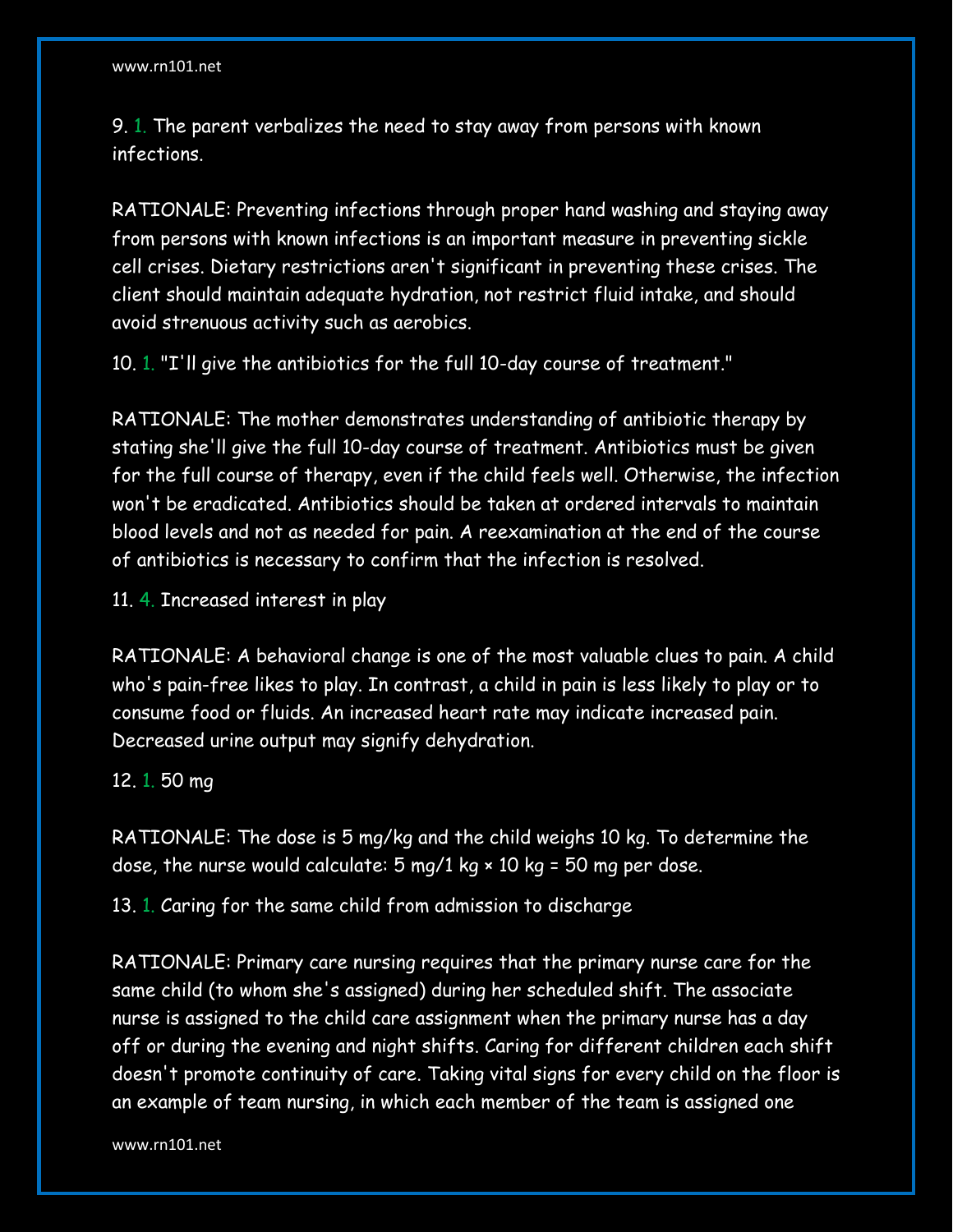specific task for each child. The charge nurse may be directly involved in child care.

#### 14. 1. Knee-to-chest

RATIONALE: TOF involves four defects: pulmonary stenosis, right ventricular hypertrophy, ventricular-septal defect (VSD), and dextroposition of the aorta with overriding of the VSD. Pulmonary stenosis decreases pulmonary blood flow and right-to-left shunting via the VSD, causing desaturated blood to circulate. The nurse should place the child in the knee-to-chest position because this position reduces venous return from the legs and increases systemic vascular resistance, maximizing pulmonary blood flow and improving oxygenation status. Fowler's, Trendelenburg's, and the prone positions don't improve oxygenation.

## 15. 3. Kidneys

RATIONALE: The kidneys are most responsible for drug excretion in children. Less commonly, some drugs may be excreted via the lungs or liver. Drugs are never excreted by the heart in children or adults.

## 16. 2 teaspoons

RATIONALE: To perform this dosage calculation, the nurse should first convert the child's weight from pounds to kilograms:

44  $\text{lb} \div 2.2 \text{ lb/kg} = 20 \text{ kg}$ 

Then she should calculate the total daily dose for the child:

20 kg × 0.2 mg/kg/day = 4 mg

Next, the nurse should calculate the amount to be given at each dose:

 $4$  mg  $\div$  4 doses = 1 mg/dose

The available elixir contains 0.5 mg of drug per 5 ml (which is equal to 1 teaspoon). Therefore, to give 1 mg of the drug, the nurse should administer 2 teaspoons (10 ml) to the child for each dose.

17. 2. monitoring the blood glucose level closely.

RATIONALE: Most TPN solutions contain a high glucose content, placing the client at risk for hyperglycemia. Therefore, the most important nursing action is to monitor the child's blood glucose level closely. A child receiving TPN isn't likely to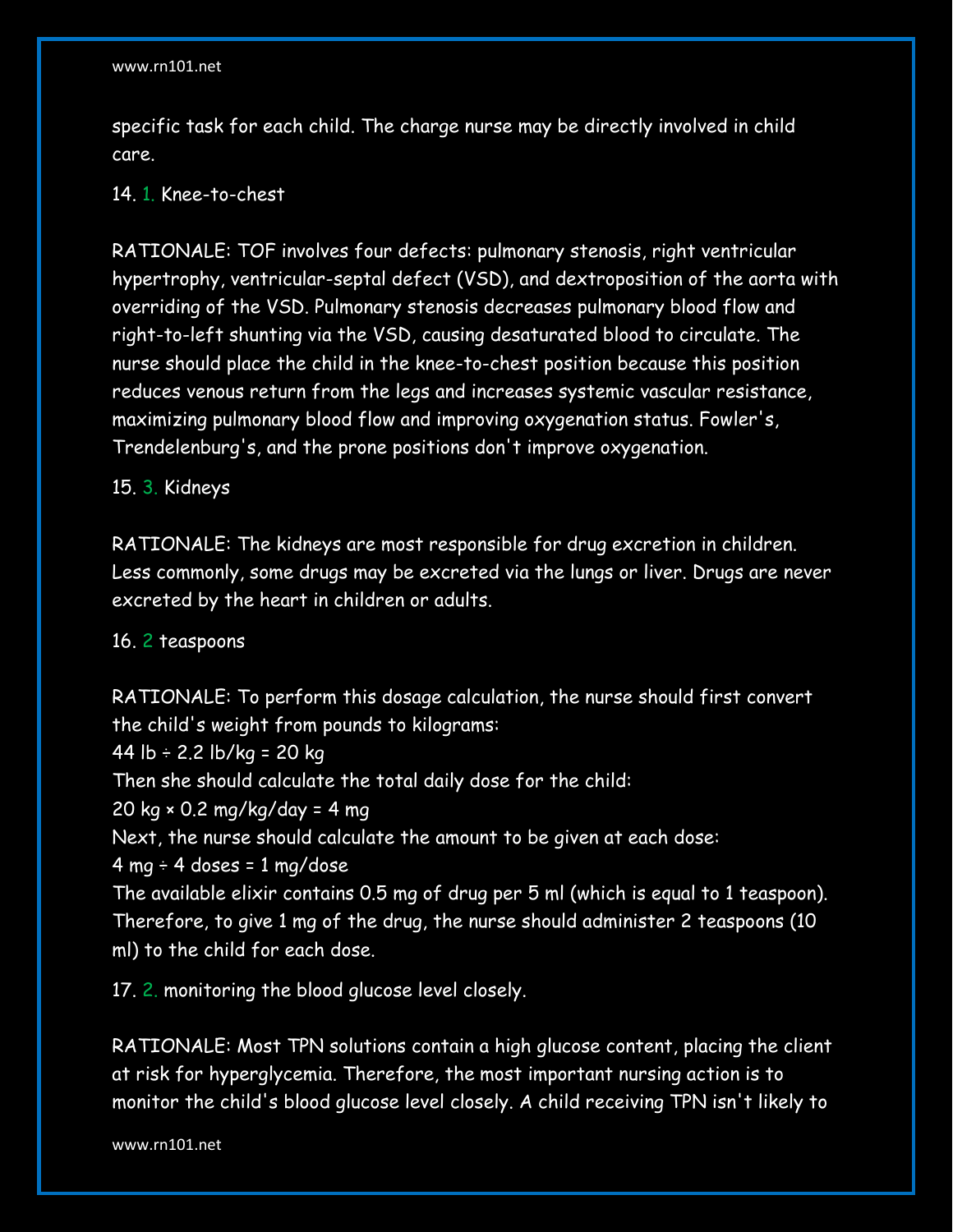require vital sign assessment every 30 minutes or elevation of the head of the bed. A daily bath isn't a priority.

18. 3. Elevate the affected arm and apply ice to the injury site.

RATIONALE: Severe joint pain in a child with hemophilia indicates bleeding; therefore, the nurse should first elevate the affected extremity and apply ice to the injury site to promote vasoconstriction. ROM exercises may worsen discomfort and bleeding. Massage and warm compresses also may increase bleeding. The nurse should notify the physician only after taking measures to stop the bleeding.

19. 4. Iron-rich formula alone

RATIONALE: The American Academy of Pediatrics recommends iron-rich formula for 5-month-old infants and cautions against giving infants solid food — even baby food — until age 6 months. The Academy doesn't recommend whole milk before age 12 months or skim milk before age 2 years.

20. 2. Elevating the neonate's head and giving nothing by mouth

RATIONALE: Because of the risk of aspiration, a neonate with a known or suspected tracheoesophageal fistula should be kept with the head elevated at all times and should receive nothing by mouth (NPO). The nurse should suction the neonate regularly to maintain a patent airway and prevent pooling of secretions. Elevating the neonate's head after feedings or giving glucose water are inappropriate because the neonate must remain on NPO status.

21. 3. Industry versus inferiority

RATIONALE: In middle childhood, the 6- to 12-year-old child is mastering the task of industry versus inferiority. The trust versus mistrust task is in infancy (birth to 1 year). In early childhood, the 1- to 3-year-old child is in the stage of initiative versus guilt. Identity versus role confusion occurs during adolescence.

22. 1. may not disclose information regarding the child's condition.

RATIONALE: According to Health Insurance Portability and Accountability Act standards, a nurse can't provide information regarding a child's care unless the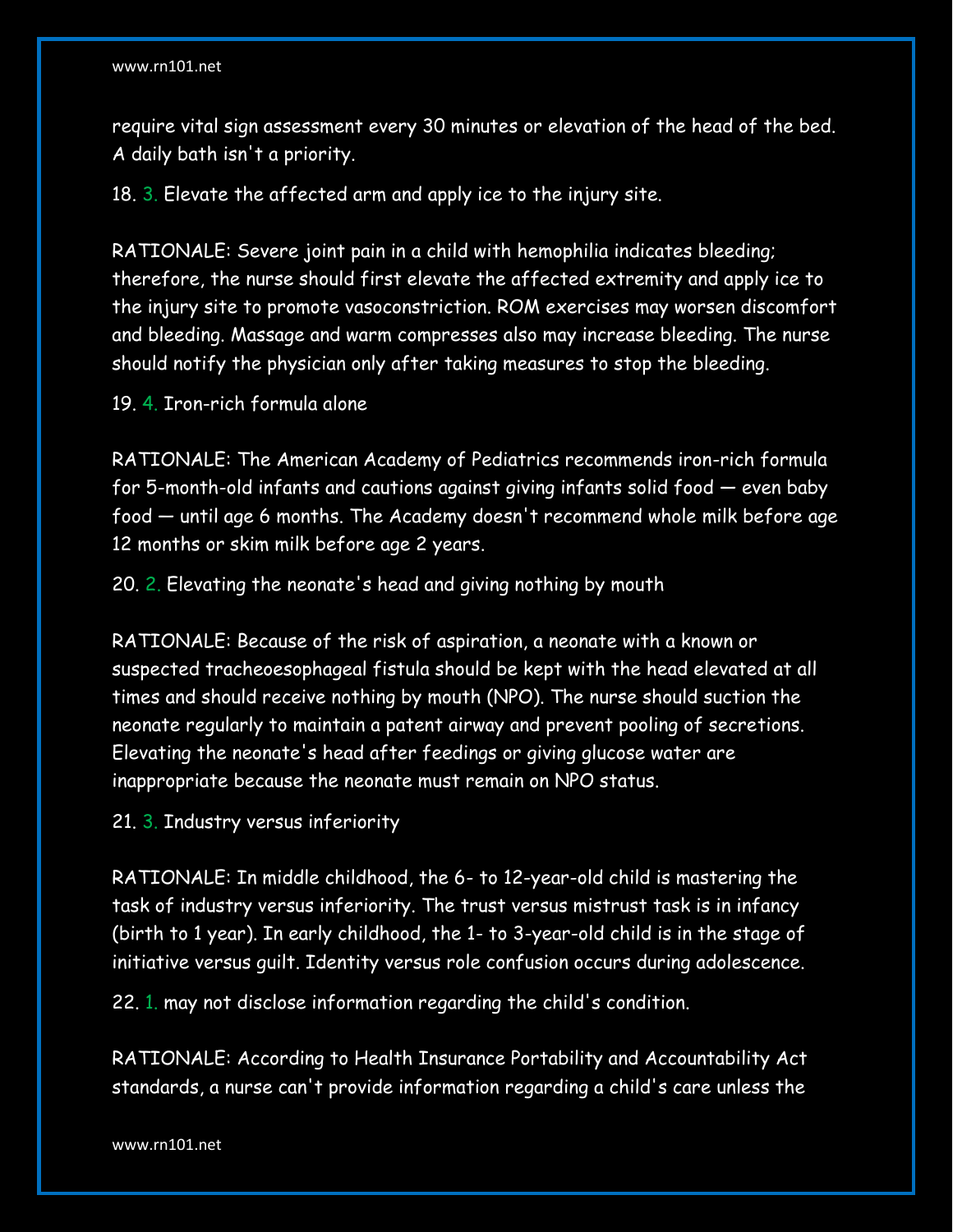child's parent or guardian authorizes her to do so. It wouldn't be appropriate for the nurse to contact an attorney at this time. Although not legally wrong, it wouldn't be appropriate for the nurse to make a statement about her feelings about the situation.

23. 4. ask open-ended questions about the parents' concerns.

RATIONALE: Asking open-ended questions about the parents' concerns will help the nurse understand why they're asking for information. Advance directives are rarely prepared for healthy infants. The parents' request for information may indicate distress, and the nurse should obtain more details before giving them information. Although suggesting the parents talk to their attorney or to the physician and providing the parents with a brochure about advance directives are appropriate actions, the nurse must obtain additional information before implementing these choices.

24. 4. "We try to be united and consistent in our approach to discipline."

RATIONALE: To deal with misbehavior most successfully, parents should be firm and consistent when taking appropriate disciplinary action. Usually, parents should begin setting limits and implementing discipline, such as using time-outs for inappropriate behavior, around age 1, or when the child begins to crawl and explore the environment. Rigidly enforcing rules wouldn't allow the development of autonomy and could lead to self-doubt. The parent should never be encouraged to withdraw attention or affection as a result of the child's behavior, or any other reason.

25. 2. Ortolani's sign.

RATIONALE: In a child with a congenital hip dislocation, assessment typically reveals Ortolani's sign, asymmetrical thigh and gluteal folds, limited hip abduction, femoral shortening, and Trendelenburg's sign.

26.

4. Select appropriate injection site with the child.

3. Clean site with an alcohol pad; loosen needle cover.

1. Pinch the skin around the injection site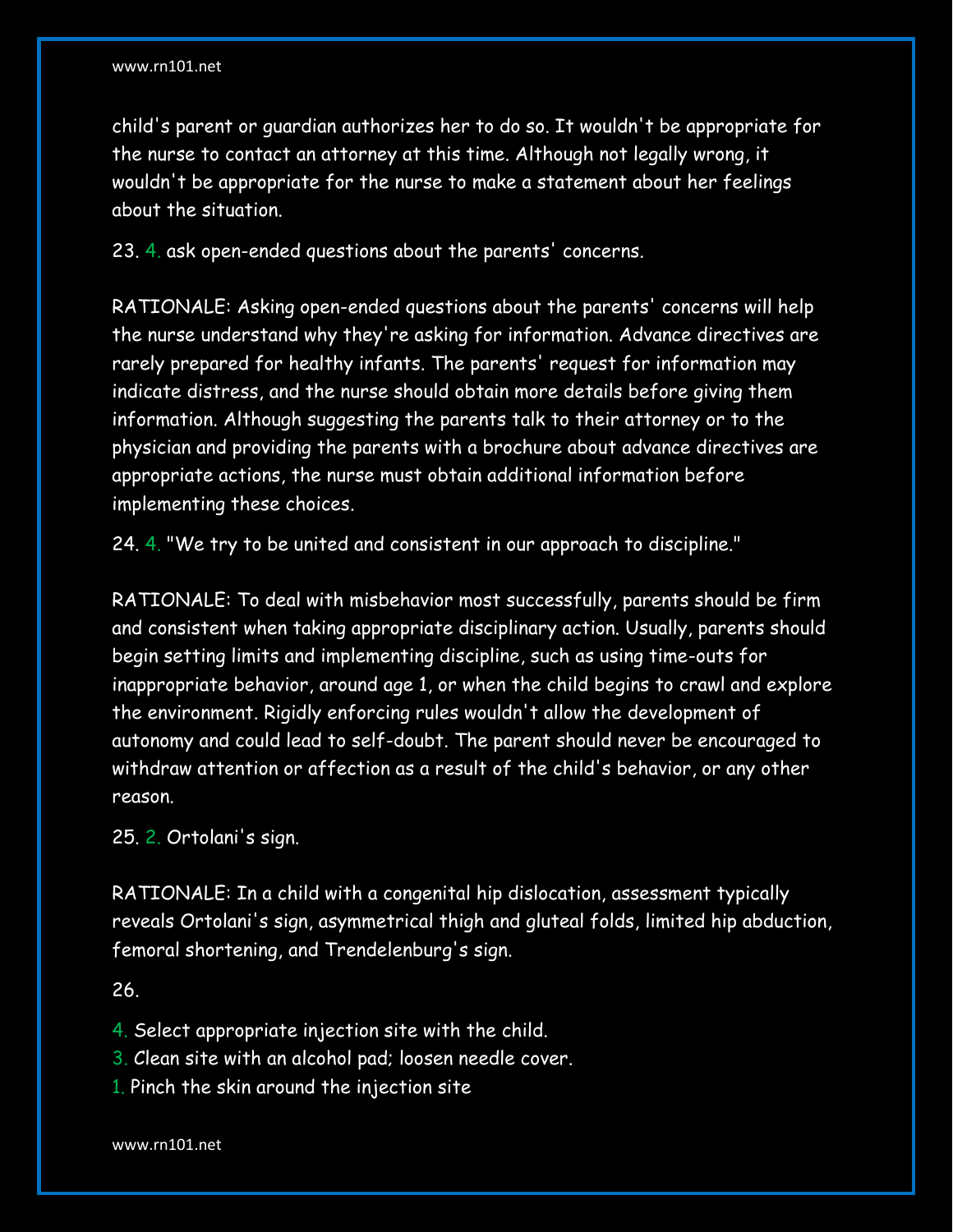- 6. Uncover needle; insert at 45- to 90- degree angle.
- 2. Release the skin and give the injection.
- 5. Cover the site with an alcohol pad.

RATIONALE: To give a subcutaneous injection of insulin to a child, the nurse should first select an appropriate injection site, being sure to discuss the selection with the child to ensure that injection sites are rotated. She should then clean the injection site with an alcohol pad and loosen the needle cover. The next step is to pinch the skin around the site. She should then uncover the needle and insert the needle at a 45- to 90-degree angle, release the skin, and give the injection. When finished, the nurse should cover the injection site with an alcohol pad and avoid rubbing the site.

27. 4. "The special medicine will feel warm when it's put in the tubing."

RATIONALE: To prepare a 4-year-old child without increasing anxiety, the nurse should provide concrete information in small amounts about nonthreatening aspects of the procedure. Therefore, saying the special medicine will feel warm is most appropriate. Saying that it won't hurt may prevent the child from trusting the nurse in the future. Explaining the time needed for the procedure wouldn't provide sufficient information. Stating that the child will need to sleep isn't true and could provoke anxiety.

28. 2. 1 to 3 years old (a toddler).

RATIONALE: Toddlers show fear of separation from their parents, the dark, loud or sudden noises, injury, strangers, certain persons, certain situations, animals, large objects or machines, and change in environment. Infants show fear of strangers, the sudden appearance of unexpected and looming objects (including people), animals, and heights. School-age children show fear of supernatural beings, injury, storms, the dark, staying alone, separation from parents, things seen on television and in the movies, injury, tests and failure in school, consequences related to unattractive physical appearance, and death. Adolescents show fear of inept social performance, social isolation, sexuality, drugs, war, divorce, crowds, gossip, public speaking, plane and car crashes, and death.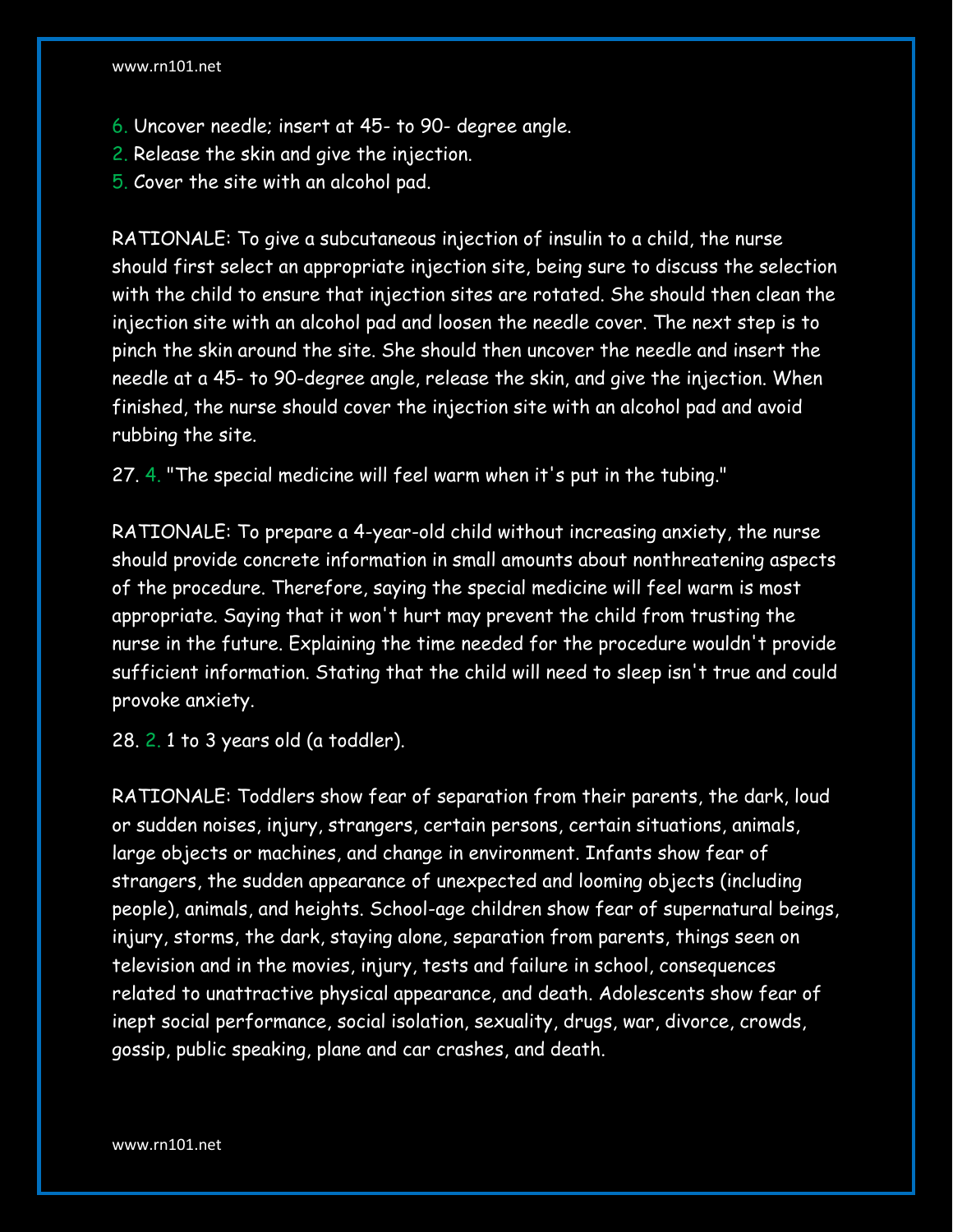# 29. 3. Tetracycline

RATIONALE: Tetracycline should be avoided in children younger than age 8 because it may cause enamel hypoplasia and permanent yellowish gray to brownish tooth discoloration. Penicillin, erythromycin, and amoxicillin don't discolor the teeth.

30. 2. An 11-month-old infant receiving chemotherapy through a central venous catheter

RATIONALE: The nurse should assess the 11-month-old infant with a central venous catheter first. This child takes priority because he has an invasive line and is receiving chemotherapy, which may cause toxic effects. Next, the nurse should assess the 5-month-old infant with an I.V. infusion and then the 14-year-old postoperative child. Because he's the most stable, the nurse can assess the 8 year-old child in traction last.

31. 4. "It must be difficult for you when your child is ill and hospitalized."

RATIONALE: Expressing concern is the most appropriate response because it acknowledges the parents' feelings. False reassurance, such as telling parents not to worry, isn't helpful because it doesn't acknowledge their feelings. Encouraging parents to look at how ill other children are also isn't helpful because the focus of the parents is on their own child. Asking what the concern is merely reinforces the parents' concern without addressing it.

32.

1. Minor symptoms can be treated with acetaminophen (Tylenol).

3. Call the office if the toddler develops a temperature above 103° F (39.4° C), seizures, or difficulty breathing.

4. Soreness at the immunization site and mild fever are common.

RATIONALE: The nurse should tell the parents that minor symptoms, such as soreness at the immunization site and mild fever, can be treated with acetaminophen or ibuprofen. Aspirin should be avoided in children because of its association with Reye's syndrome. The parents should notify the clinic if serious complications (such as a temperature above 103° F, seizures, or difficulty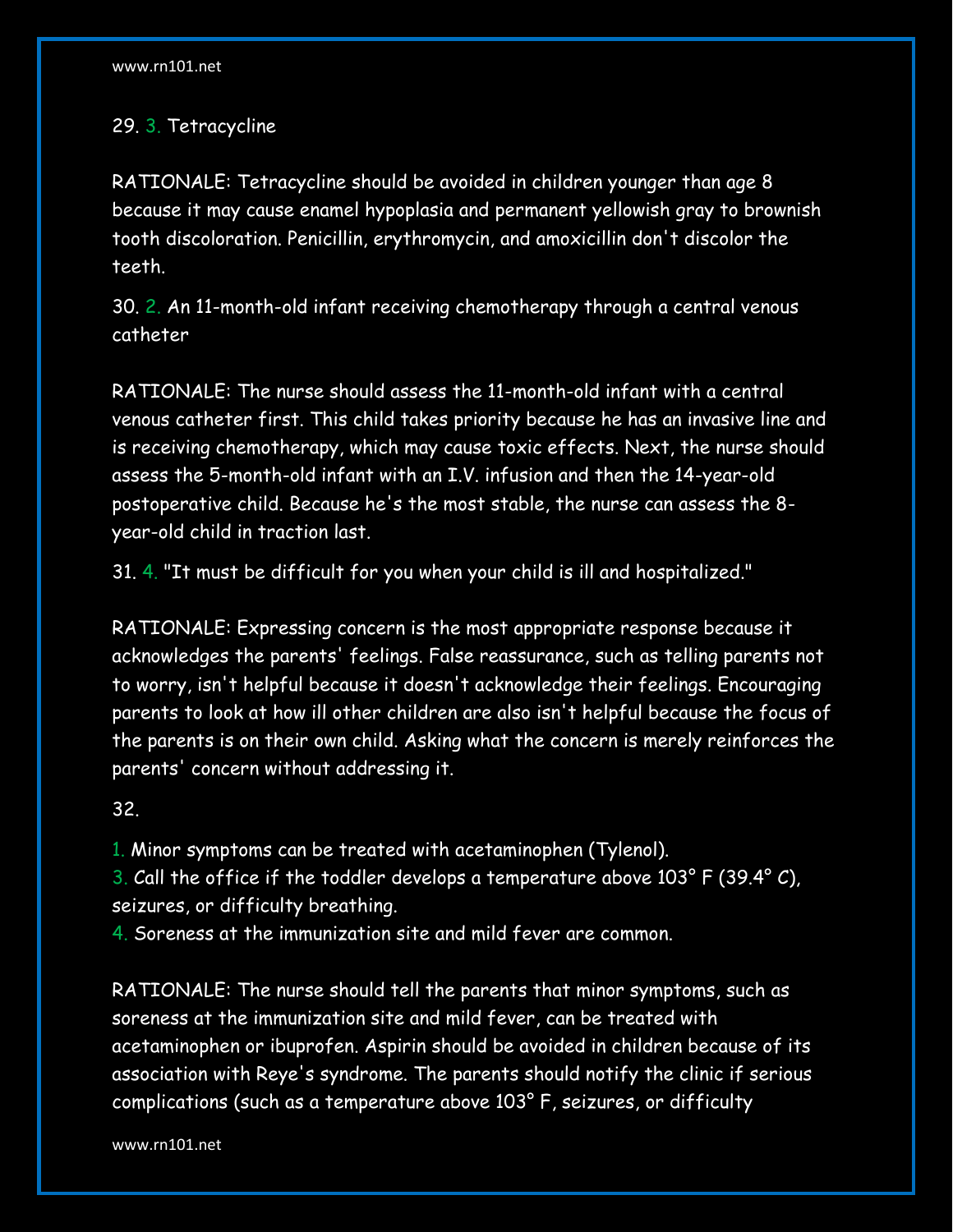breathing) occur. Minor discomforts, such as soreness and mild fever, are common after immunizations. Immunizing the child decreases the health risks associated with contracting certain diseases; it doesn't prevent the toddler from acquiring them. Although the child may prefer to rest after immunizations, it isn't necessary to restrict his activity.

33. 1. to talk with her daughter about what she should do if a stranger talks to her.

RATIONALE: Preschoolers can begin to take a role in their own safety. They must be taught what a stranger is and what to do if a stranger approaches them. Living in a safe town doesn't eliminate the need to warn a child about talking to strangers. Although it's appropriate for the mother to talk with her daughter about strangers and have the daughter tell her if a stranger approaches her, the child needs to be aware of what to do at the time that the situation occurs, not only afterward. Contacting social services isn't appropriate because the nurse is capable of answering the mother's questions.

34. 3. Administer oxygen at a rate of 4 L/minute using a nonhumidified nasal cannula.

RATIONALE: Oxygen should be humidified to assure that irritation of the mucosa doesn't occur. This adolescent's platelet level is decreased, so she's at risk for bleeding. The nose is a vascular region that can bleed easily if the mucosa is dried by the oxygen. Therefore, the nurse should revise the care plan to reflect use of humidified oxygen. A sign to remind others to avoid needle sticks and to not give anything via the rectum, the presence of two peripheral I.V.s, and the use of a tympanic temperature device are all aspects of care that would decrease the adolescent's risk of bleeding.

35. 1. Immunoglobulin E

RATIONALE: The nurse would expect elevated immunoglobulin (Ig) E levels because IgE is predominantly found in saliva and tears as well as intestinal and bronchial secretions and, therefore, may be found in allergic disorders. IgD's physiologic function is unknown and constitutes only 1% of the total number of circulating immunoglobulins. IgG is elevated in the presence of viral and bacterial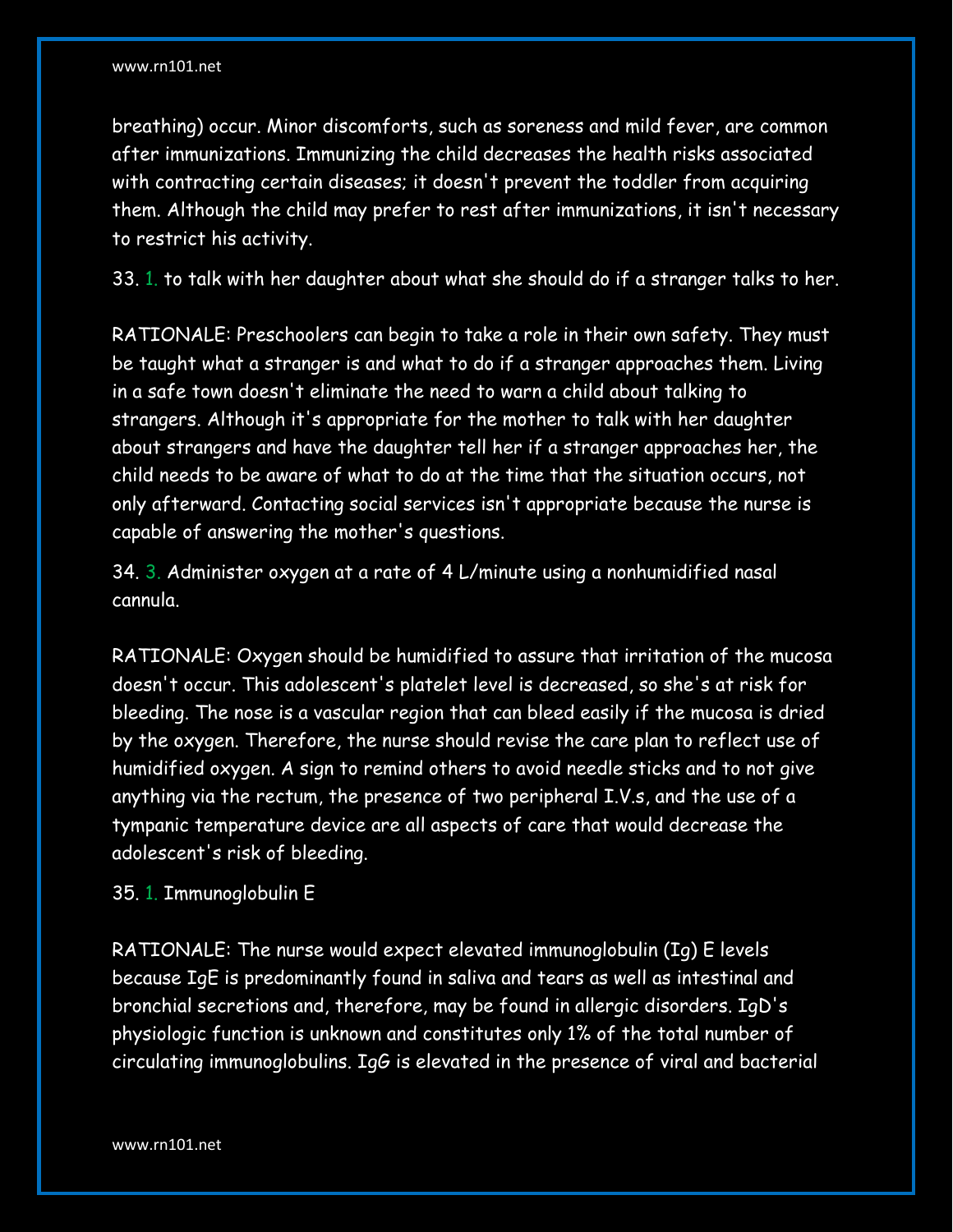infections. IgM is the first antibody activated after an antigen enters the body, and is especially effective against gram-negative organisms.

36. 1. Appendicitis

RATIONALE: Right lower quadrant pain, rebound tenderness, nausea, vomiting, a positive psoas sign, and a low-grade fever are findings consistent with acute appendicitis. Pancreatitis, cholecystitis, and constipation may mimic appendicitis; however, the pain of pancreatitis is usually localized in the left upper quadrant. Cholecystitis is associated with right upper quadrant pain. Constipation wouldn't cause a fever.

37. 3. Coordinate the multidisciplinary services and providing information about them.

RATIONALE: Coordinating the multidisciplinary services and providing information about them demonstrate collaboration because the nurse will be explaining the functions of social service, case management, and so forth. Providing parents with information about financial assistance programs is the responsibility of social services, not a nursing role. Informing the family of the diagnosis and recently discovered findings is a physician's responsibility as is referring and consulting with other specialties.

38. 3. 1.08 ml

RATIONALE: Because the infant weighs 17 lb (7.7 kg), the safe dosage range is 385 to 578 mg daily. The ordered dosage, 540 mg daily, is safe. To calculate the amount to administer, the nurse may use the following fraction method: 500 mg/2 ml = 270 mg/X ml  $500X = 270 \times 2$ 500X = 540 X = 540/500  $X = 1.08$  ml

39. 3. "My child's abdomen seems bigger, and his diapers are much tighter."

RATIONALE: The most common presenting sign of a Wilms' tumor is abdominal swelling or an abdominal mass. Therefore, the mother's observation that her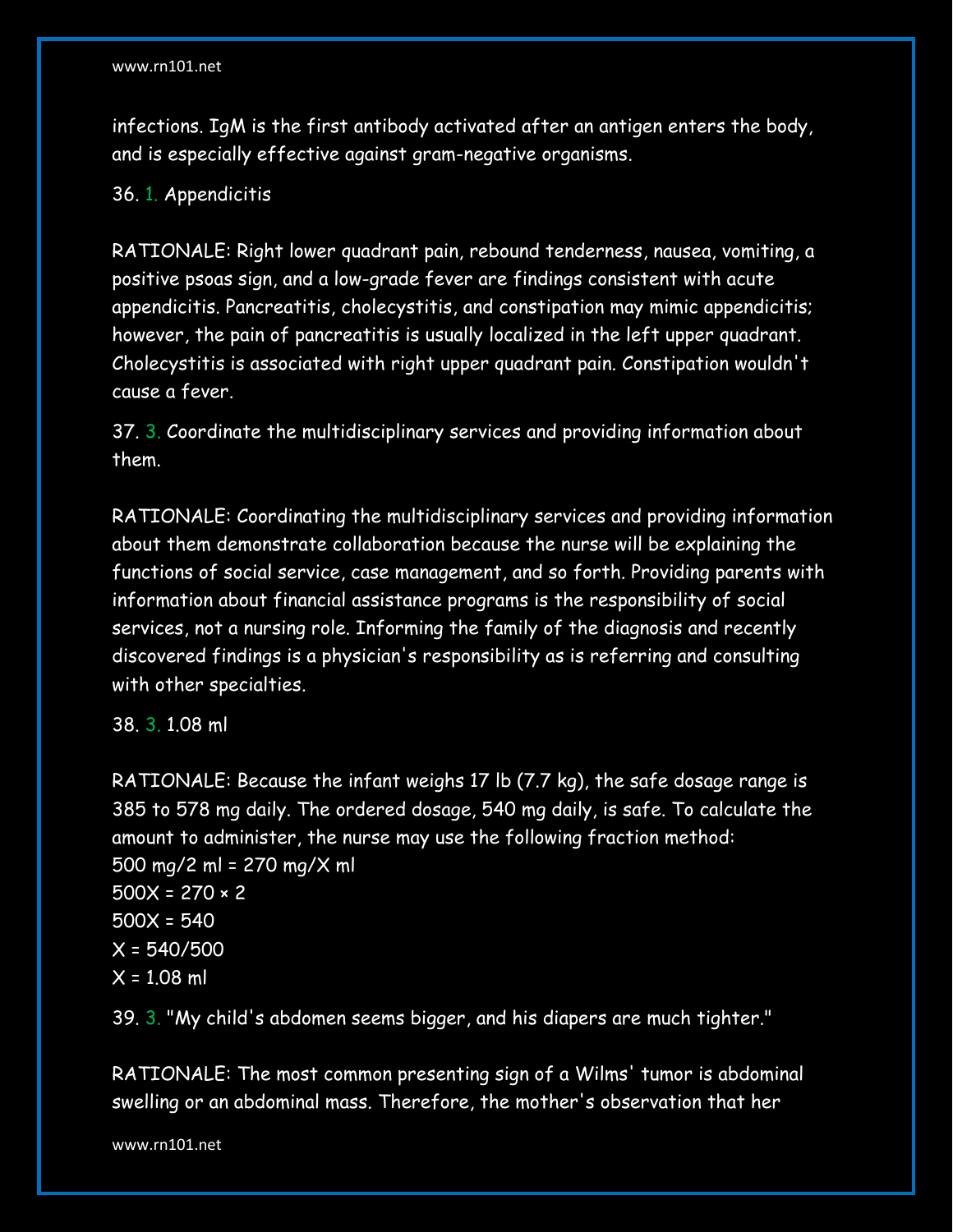child's abdomen seems bigger suggests a Wilms' tumor. A rapid increase in length (height) isn't associated with this type of tumor. Although lethargy may accompany a Wilms' tumor, abdominal swelling is a more specific sign. Children with a Wilms' tumor usually have a decreased, not increased, appetite.

40. 2. Somatrem (Protropin)

RATIONALE: Somatrem is used to treat linear growth failure stemming from hormonal deficiency. Corticotropin zinc hydroxide is used to treat adrenal insufficiency and a variety of other conditions; desmopressin acetate and vasopressin are used to treat diabetes insipidus.

41. 3. Respiratory acidosis

RATIONALE: A pH less than 7.35 and a PaCO2 greater than 45 mm Hg indicate respiratory acidosis. Status asthmaticus is a medical emergency that's characterized by respiratory distress. Persistent hypoventilation leads to the accumulation of carbon dioxide, resulting in respiratory acidosis.

42. 2. Make sure all medications are kept in containers with childproof safety caps.

RATIONALE: Making sure all medications are kept in containers with childproof safety caps is the most appropriate guideline because poisoning accidents are common in toddlers owing to the toddler's curiosity and his increasing mobility and ability to climb. When riding in a car, a toddler should be strapped into a car seat, not a seat belt. A seat belt is an appropriate guideline for a school-age child. Never leaving a child alone on a bed is an appropriate guideline for parents of infants. Toddlers already have the ability to climb on and off of beds and other furniture by themselves. Note, however, that toddlers should never be left unattended on high surfaces, such as an examining table in a physician's office. Teaching the rules of the road for bicycle safety is an appropriate safety measure for a school-age child. Toddlers shouldn't be allowed in the road unsupervised.

43. 1. Cleaning the suture line carefully with a sterile solution after every feeding

RATIONALE: To avoid an infection that could adversely affect the cosmetic outcome of the repair, the suture line must be cleaned very gently with a sterile solution after each feeding. Laying an infant on his abdomen after a cleft lip repair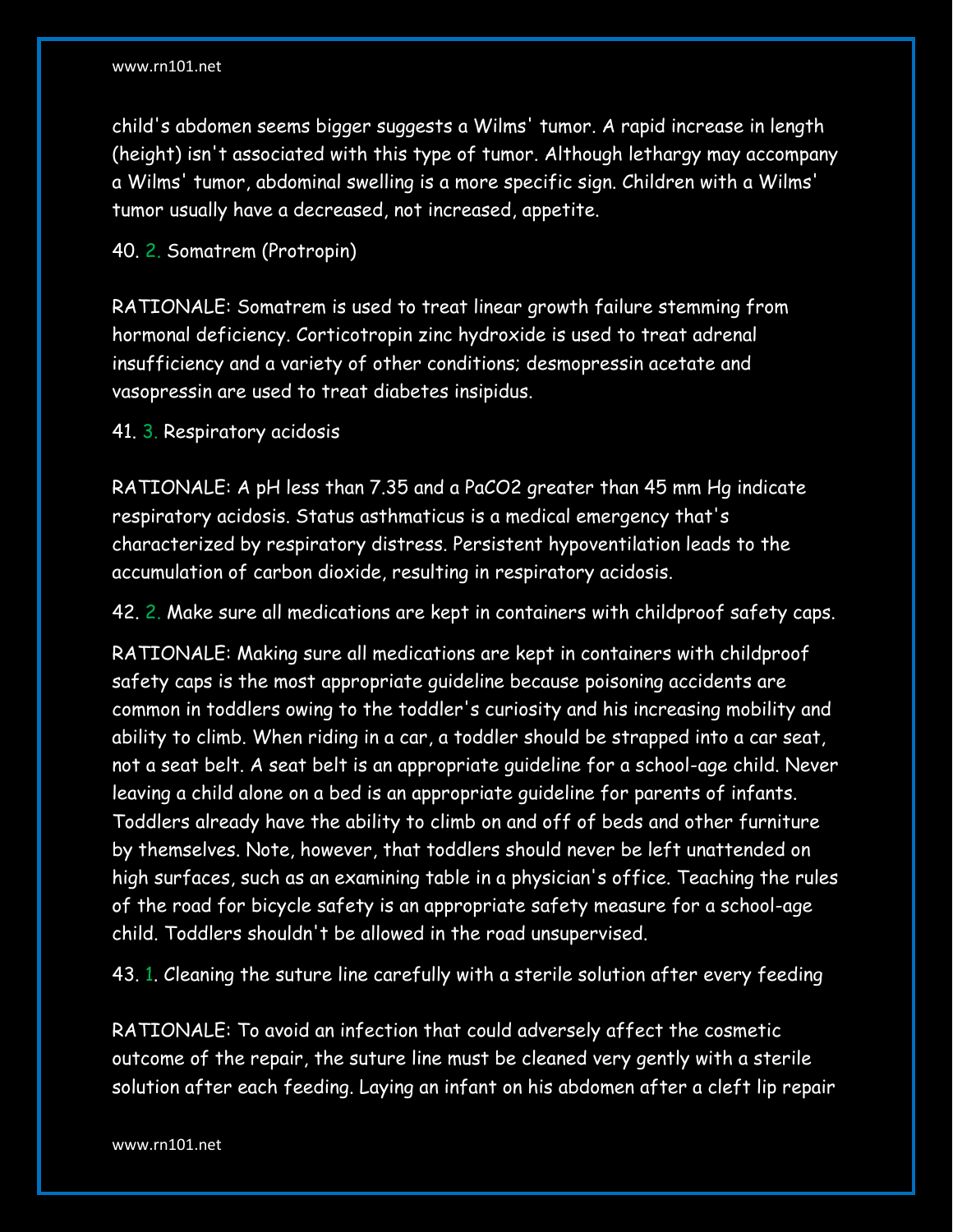isn't appropriate because doing so will put pressure on the suture line, causing damage. The infant can be positioned on his side to drain saliva without affecting the suture line. Crying puts tension on the suture line and should be avoided by anticipating the baby's needs, such as holding and cuddling him. Hard objects such as pacifiers should be kept away from the suture line because they can cause damage.

44. 1. Tragus, mastoid process, and helix

RATIONALE: Before inserting the otoscope, the nurse should palpate the child's external ear, especially the tragus and mastoid process, and should pull the helix backward to determine the presence of pain or tenderness. The umbo, incus, and malleus (parts of the middle ear) and the cochlea (part of the inner ear) aren't palpable.

45. 4. behavioral patterns are passed from one generation to the next.

RATIONALE: The nurse should keep in mind that a family's behavioral patterns and values are passed from one generation to the next. Cultural background commonly plays a major role in determining a family's health practices. Physical characteristics don't indicate a child's culture. Although heritage plays a role in culture, it doesn't dictate a group's shared values, and its effect on culture is weaker than that of behavioral patterns.

46.

2. A 6-month-old infant can usually roll from prone to supine and supine to prone positions.

3. A teething ring is appropriate for a 6-month-old infant.

6. Lack of visual coordination usually resolves by age 6 months.

RATIONALE: Gross motor skills of the 6-month-old infant include rolling from front to back and back to front. Teething usually begins around age 6 months; therefore, a teething ring is appropriate. Visual coordination is usually resolved by age 6 months. At age 6 months, fine motor skills include purposeful grasps. Stranger anxiety normally peaks at 8 months of age. The 6-month-old infant also should have good head control and no longer display head lag when pulled up to a sitting position.